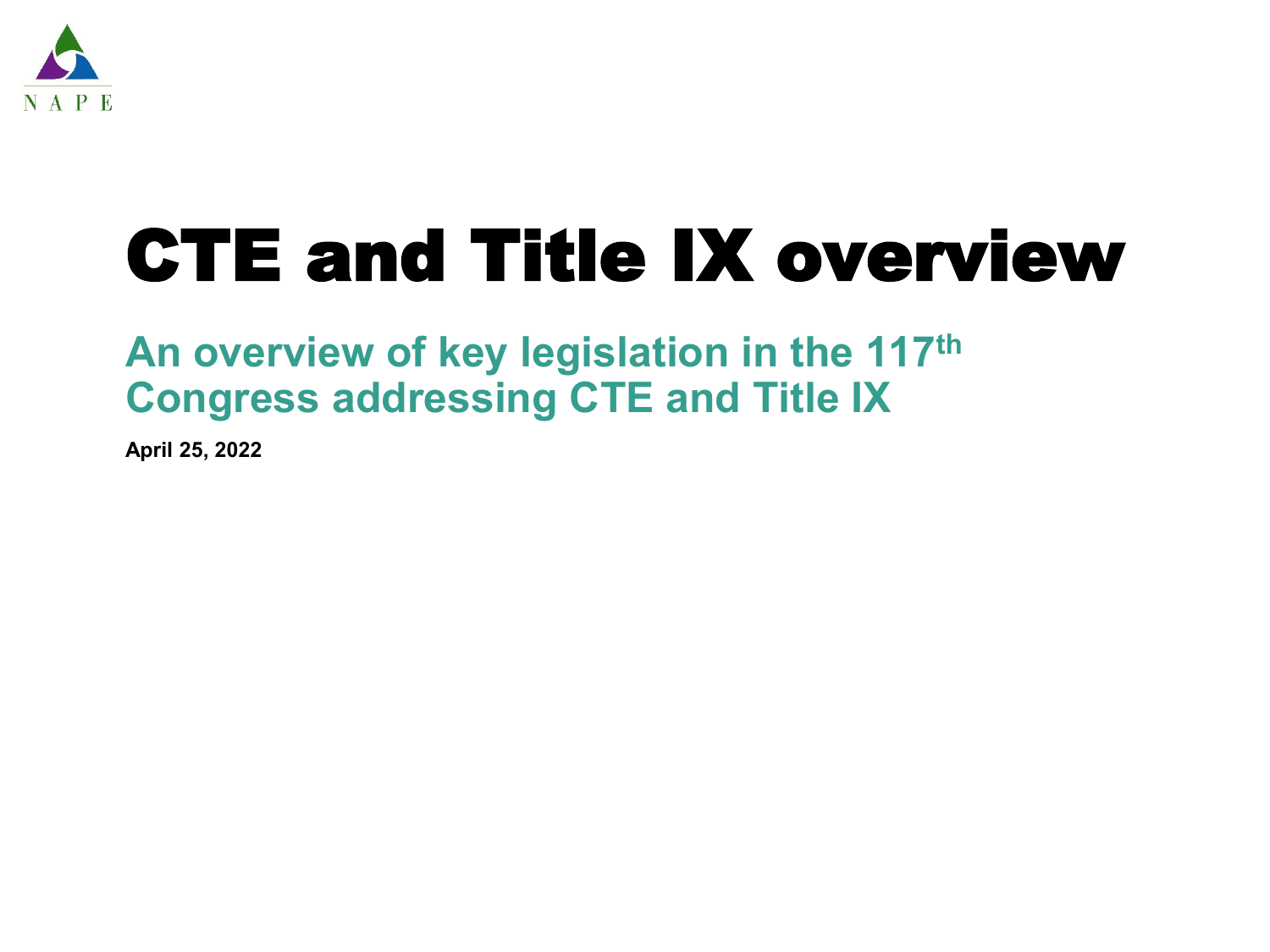

## Roadmap

- **Impact of COVID-19 on CTE**
- **Relevant legislation**
	- **CTE**
	- **Title IX**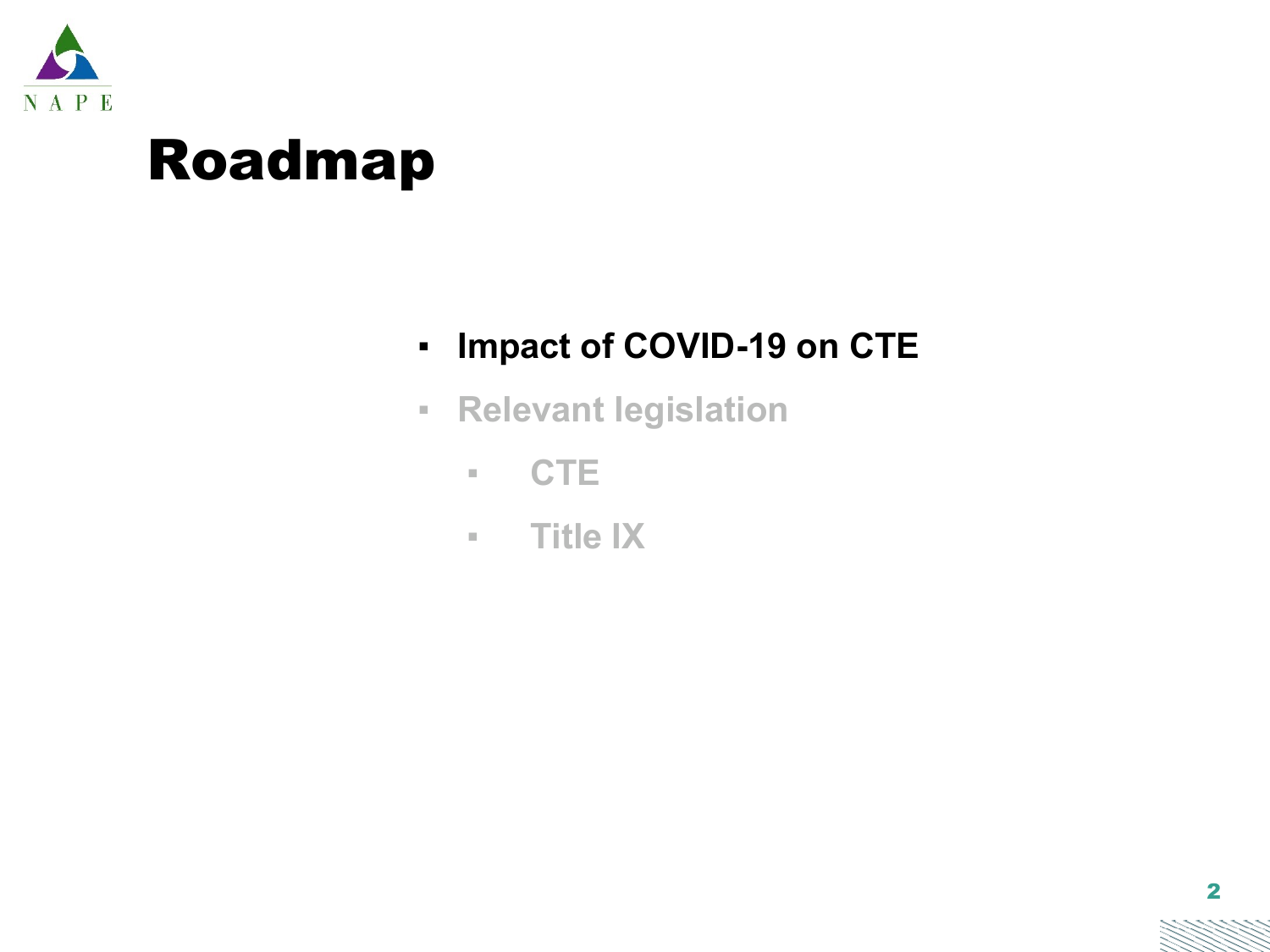

### Changes in CTE delivery due to COVID-19

- **Almost all CTE students are expected to have taken at least one course online since the start of the pandemic** 1
- **CTE programs most commonly offered fully online prepandemic are expected to continue relying on online delivery post-pandemic** 2
	- These programs include information technology, early childhood education, and business administration
- **Other sectors are more likely to shift to hybrid delivery even after it is same to resume in-person classes** 3
	- The shift toward online or hybrid delivery was especially pronounced in licensed practical nursing programs, manufacturing technologies, and in heating, ventilation, and air conditioning

### **Continuing an online or hybrid delivery system depends on a number of factors** 4

▪ These factors include student and instructor willingness, availability of good technology tools, student success in online and hybrid coursework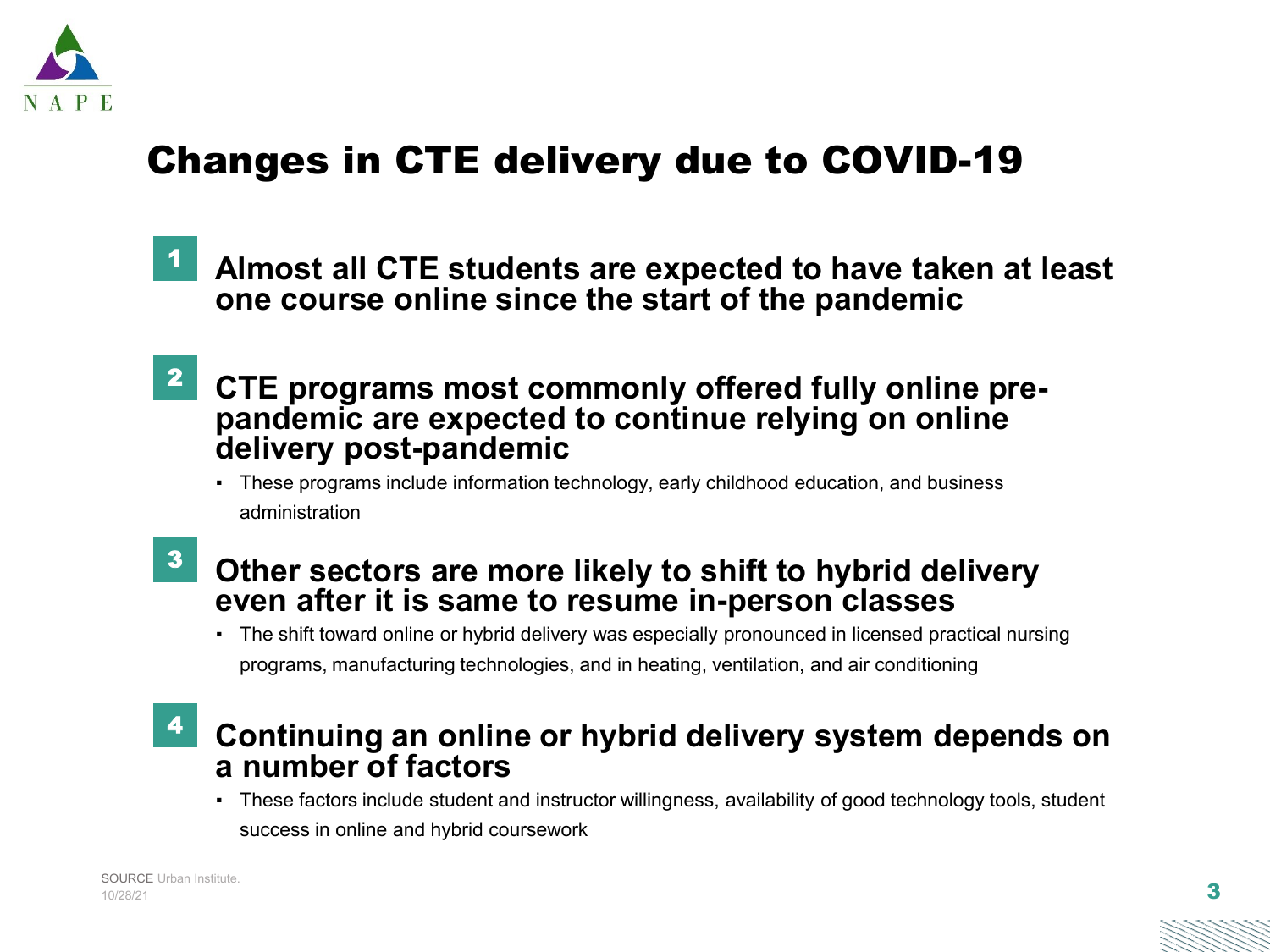

### In comparison to fall 2020, more CTE professionals reported starting the spring 2021 semester in person

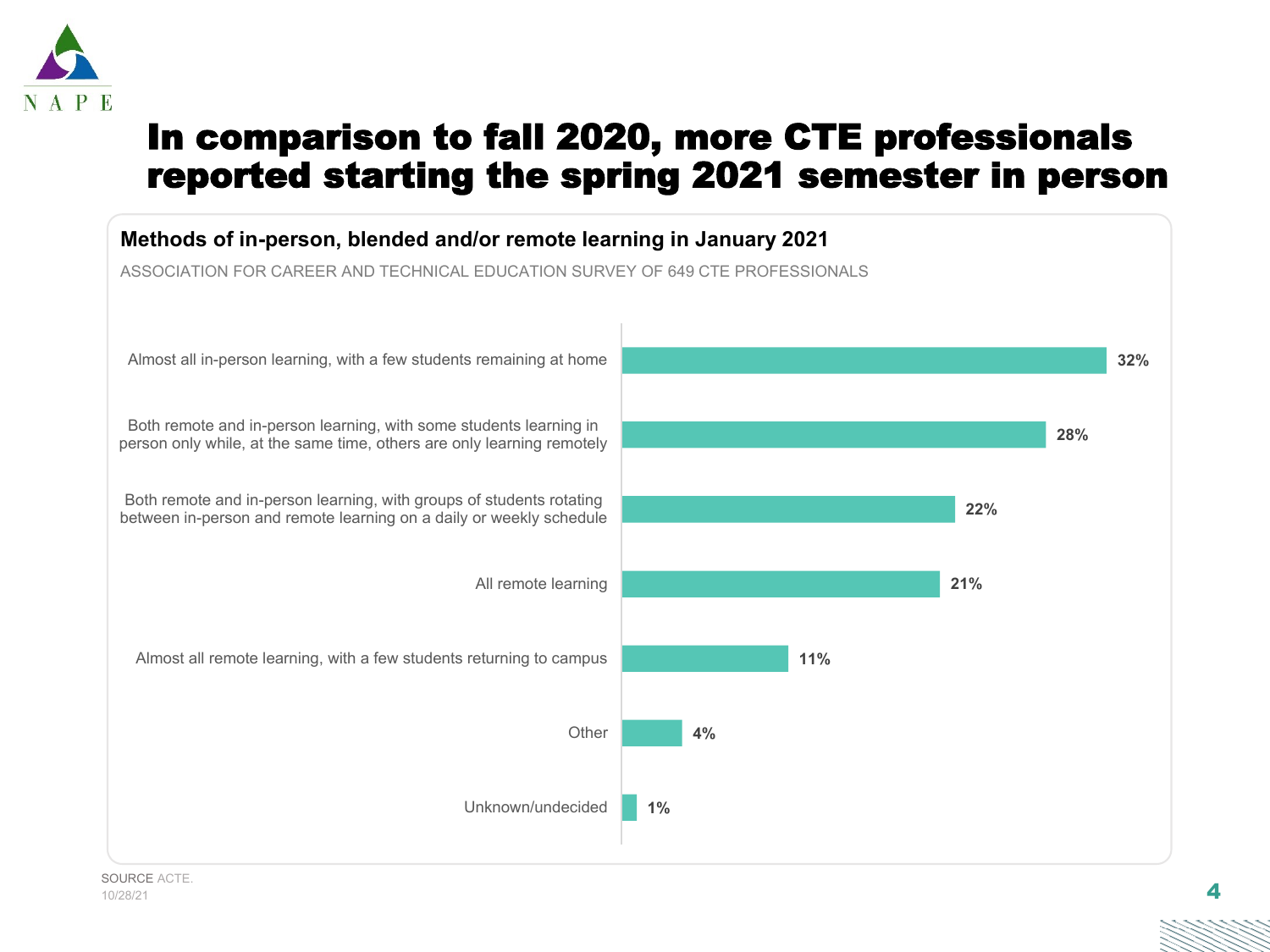

### Funding, enrollment, and staffing changes in CTE programs due to COVID-19

### **Funding changes**

- While many CTE administrators reported that their traditional funding sources saw no major changes this year…
	- **22%** saw a major decrease in private funding
	- **16%** saw a significant decrease in state funding
	- **15%** reported a significant decrease in local funding
- **47%** of CTE administrators reported that they received funds from the **CARES Act**
	- Federal relief funding often made up for decreases from other sources, including declines from cancellations of events like CTSO fundraisers



### **Enrollment changes**

- **59%** of CTE administrators cited **lower enrollment** in their programs in the 2020-2021 school year
- Data on enrollment in health sciences programs is mixed, although there are some indications of **increased student interest in health careers** since the start of the pandemic
- CTE leaders cited cross-district enrollment drops, decreased student interest, program decisions capping enrollment, and other **pandemicrelated issues** as reasons for this decline
- **Low-income** and economically insecure learners, as well as **learners of color**, were significantly more likely to have canceled their community college attendance plans for fall 2020



### **Staffing changes**

- Most CTE administrators reported that the number of CTE instructors they oversee has **remained the same**
	- 12% reported fewer instructors
	- 5% reported more instructors
- However, many CTE administrators across delivery methods experienced stress, fatigue, and concerns about their own and students' health
- These observations are consistent with overall trends among US educators
	- Over **25%** of teachers said the pandemic made them more likely to leave teaching
	- **55%** of faculty at higher ed institutions seriously considered changing careers or retiring early due to pandemic burnout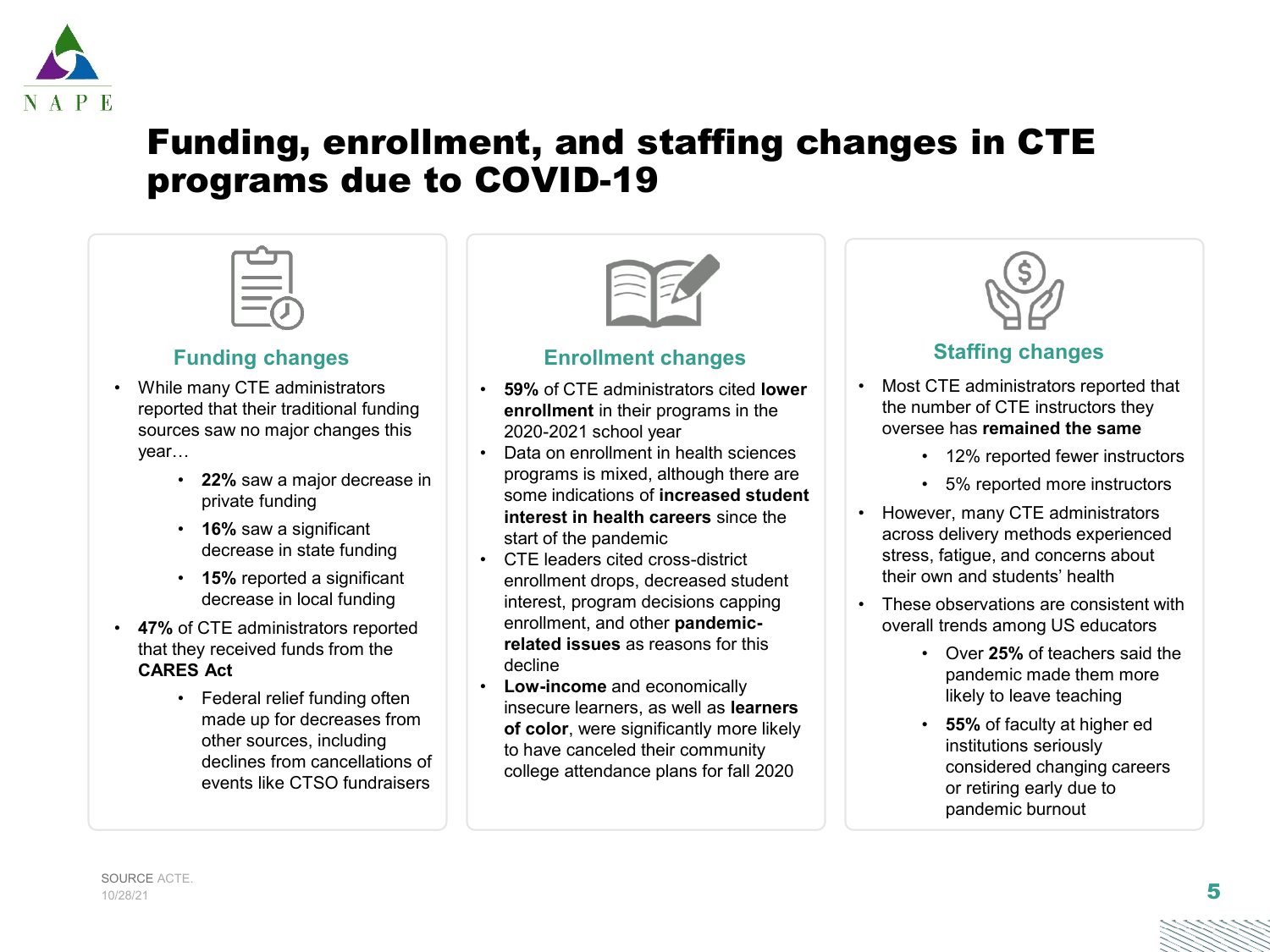

### CTE students are slightly more likely than community and technical college students to be Black or Latinx

2015-2016 NATIONAL POSTSECONDARY STUDENT AID STUDY **Students in credit-bearing programs at public community and technical colleges, by race/ethnicity**

**Number Black Latinx Asian Native Hawaiian and Pacific Islander American Indian and Alaskan Native More than one race** 

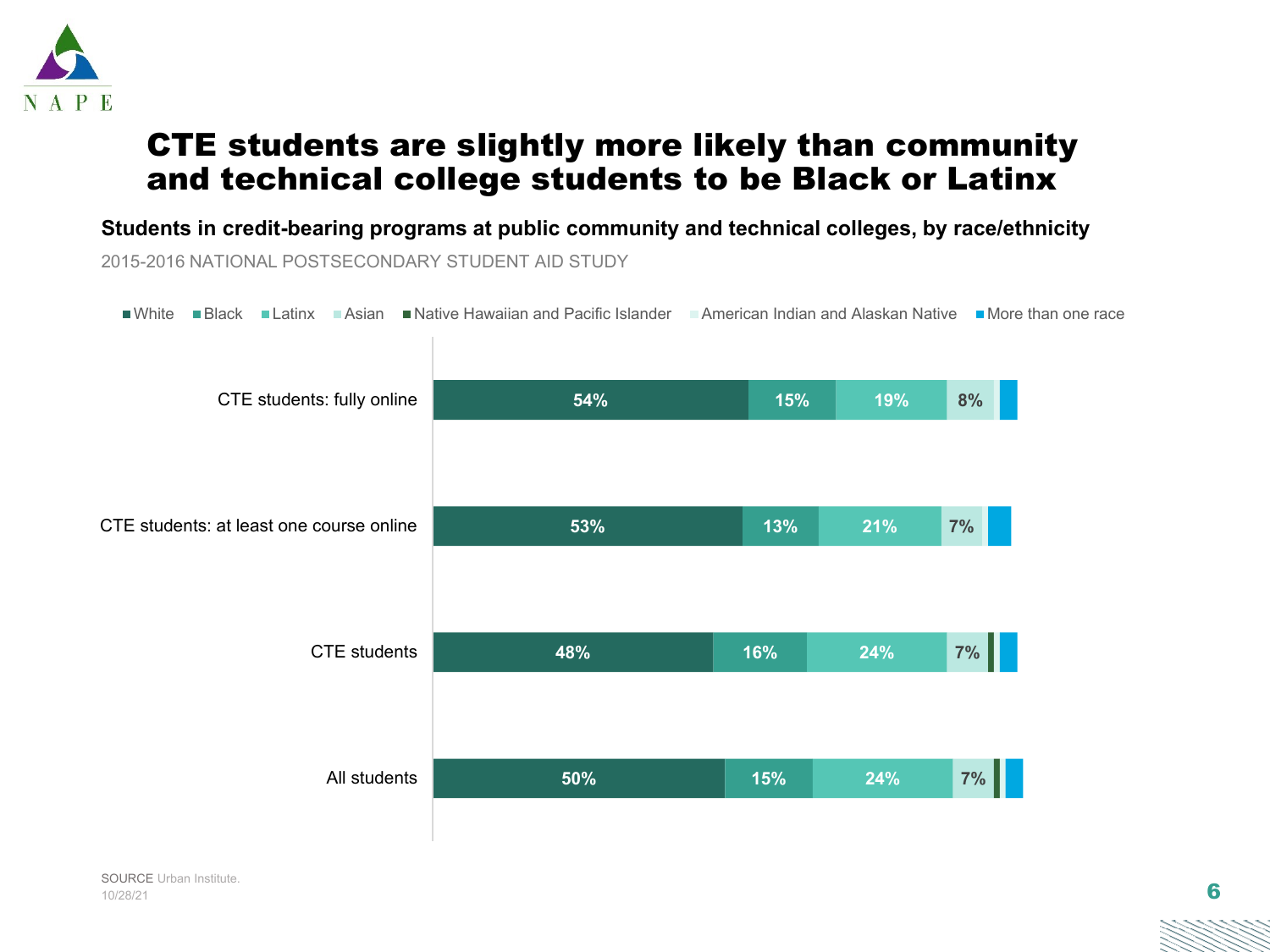

### Fully online CTE students are most likely to be 24- 35 years old

**Students in credit-bearing programs at public community and technical colleges, by age**

2015-2016 NATIONAL POSTSECONDARY STUDENT AID STUDY

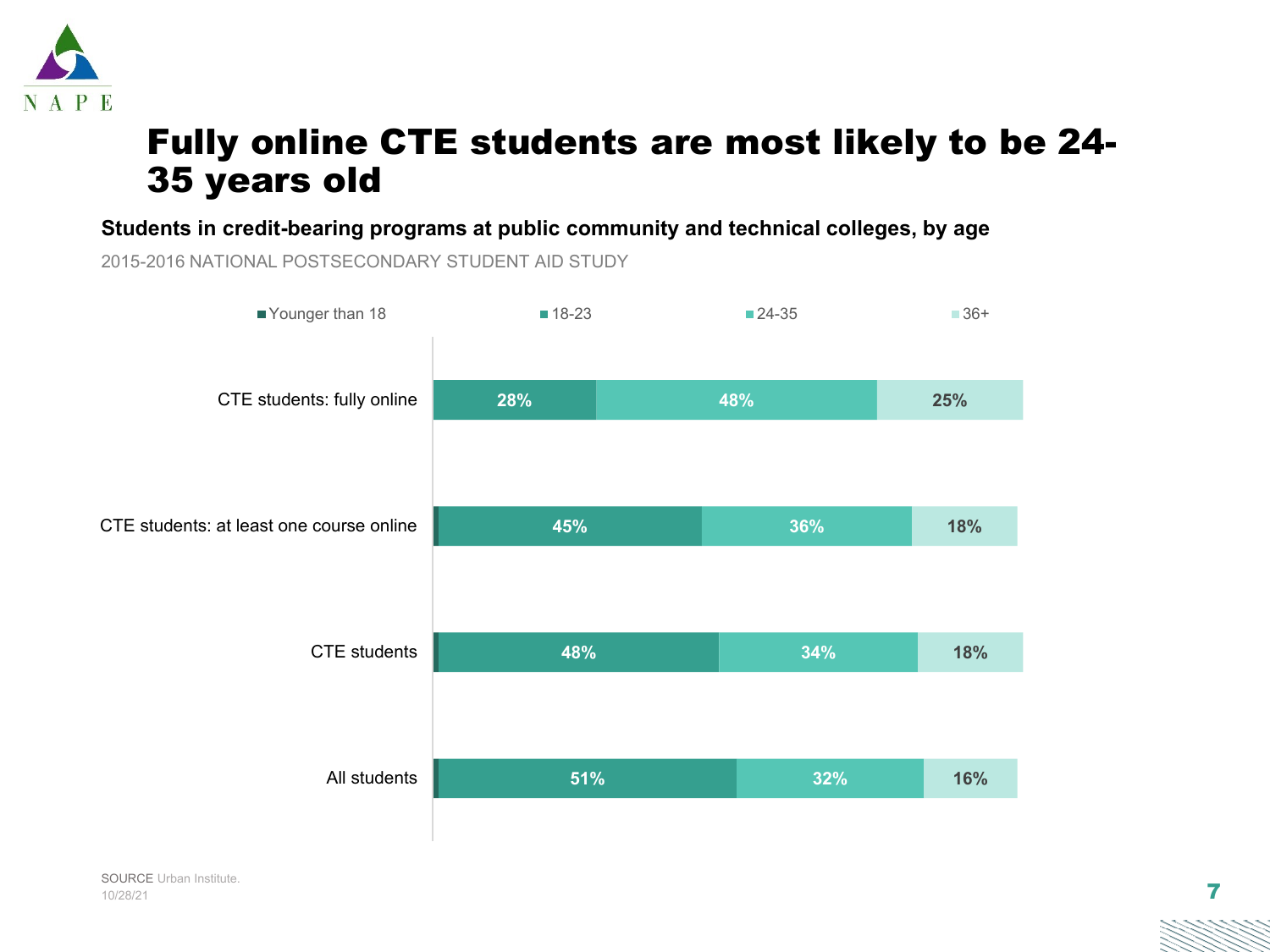

## Roadmap

- **Impact of COVID-19 on CTE**
- **Relevant legislation**
	- **CTE**
	- **Title IX**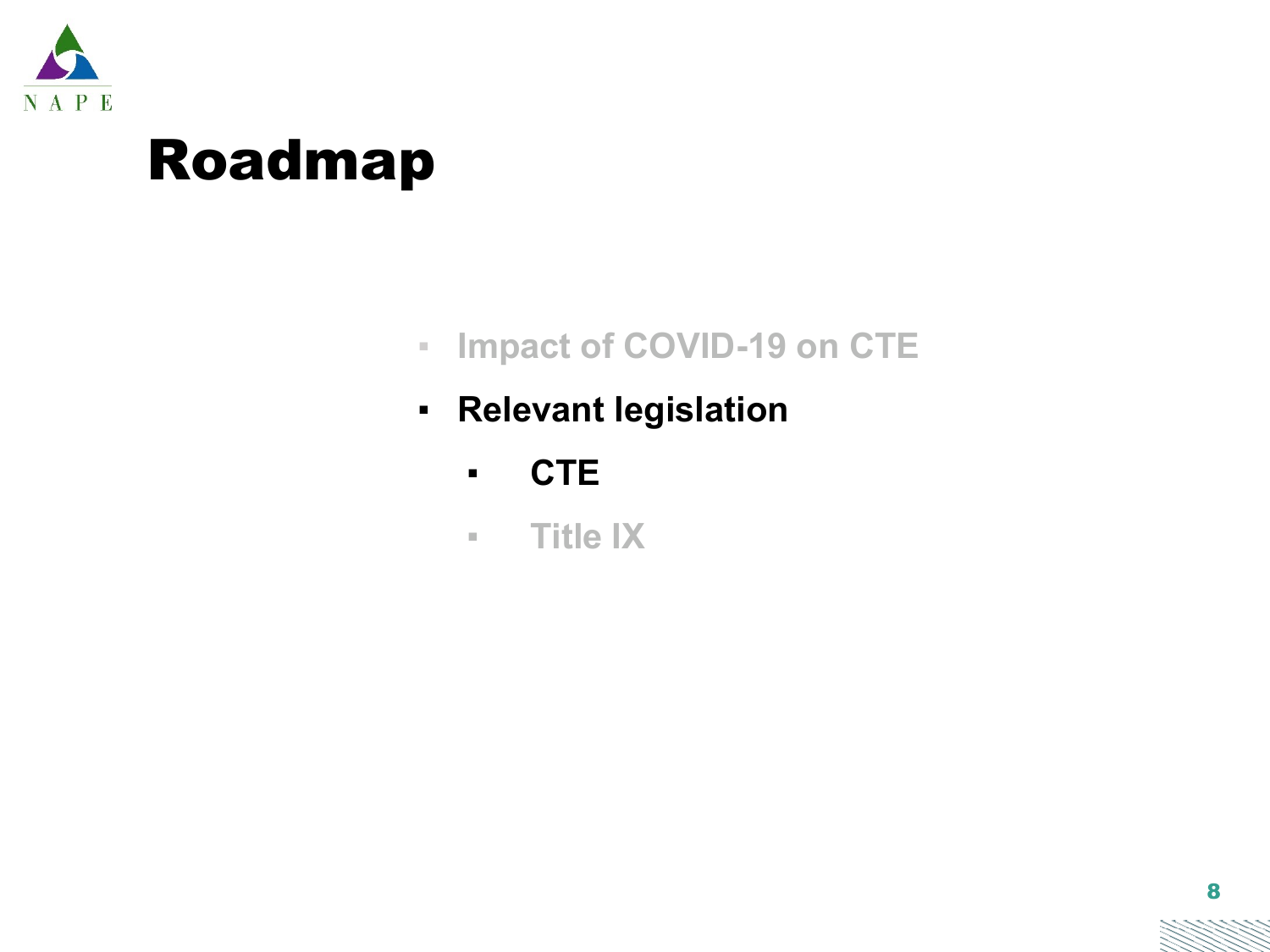



### CTE legislation in the 117th Congress (1/5)

#### **H.R. 6723 & S. 52: Gateway to Careers Act of 2022**

• Establishes a career pathway grant program; recipients must use these funds to support the development and implementation of career pathway programs

| <b>Senate</b>           | <b>House</b> |
|-------------------------|--------------|
| Sponsor: Maggie Hassan  | <b>Spons</b> |
| $(D-NH)$                | $(D-NC-$     |
| Co-sponsors: 3 (2R, 1D) | Co-spo       |

Sponsor: Alma Adams (D-NC-12) Co-sponsors: 9D



#### **S. 1847: ACCESS to Careers Act of 2021**

- Requires the Education Dept. to award competitive grants to community and technical colleges and to states for education and career training programs
- ED must award grants to states to establish statewide systemic reforms that support education and career training programs





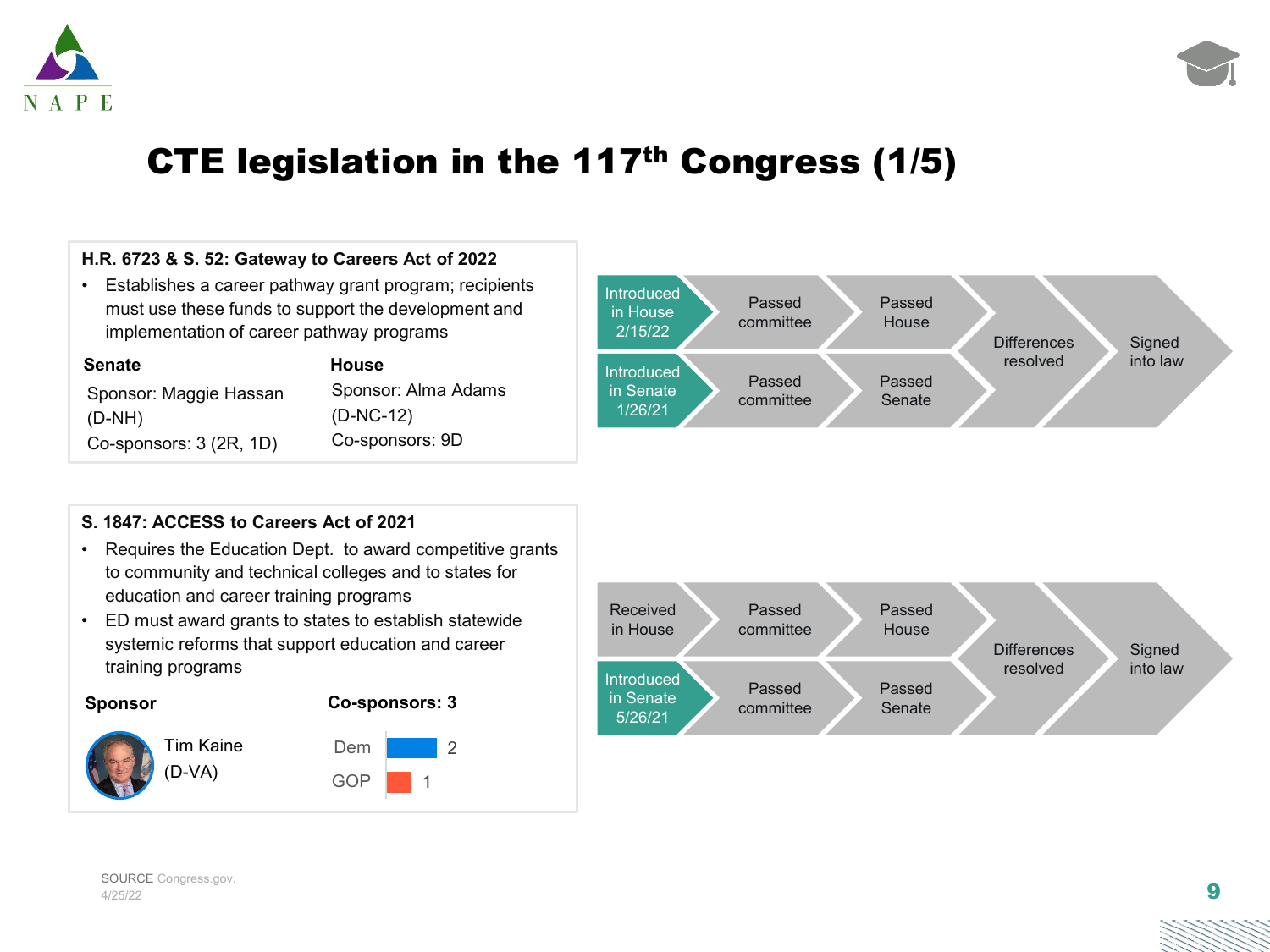



### CTE legislation in the 117th Congress (2/5)

#### **H.R. 2621: Forestry Education and Workforce Development Act of 2021**

• Directs the USDA to make grants to eligible institutions for forestry education and workforce development programs

**Co-sponsors: 0**

0 0



Russ Fulch (R-ID-1)

| her | Dem |
|-----|-----|
|     | GOP |

#### **H.R. 3365: Student Debt Alternative and CTE Awareness Act**

• Requires the Office of Federal Student Aid to publish information on career and technical education programs, including average completion time, program cost, and postgraduation employment rate; and opportunities in each state to pursue these programs and obtain Perkins funding



#### **Co-sponsors: 1**









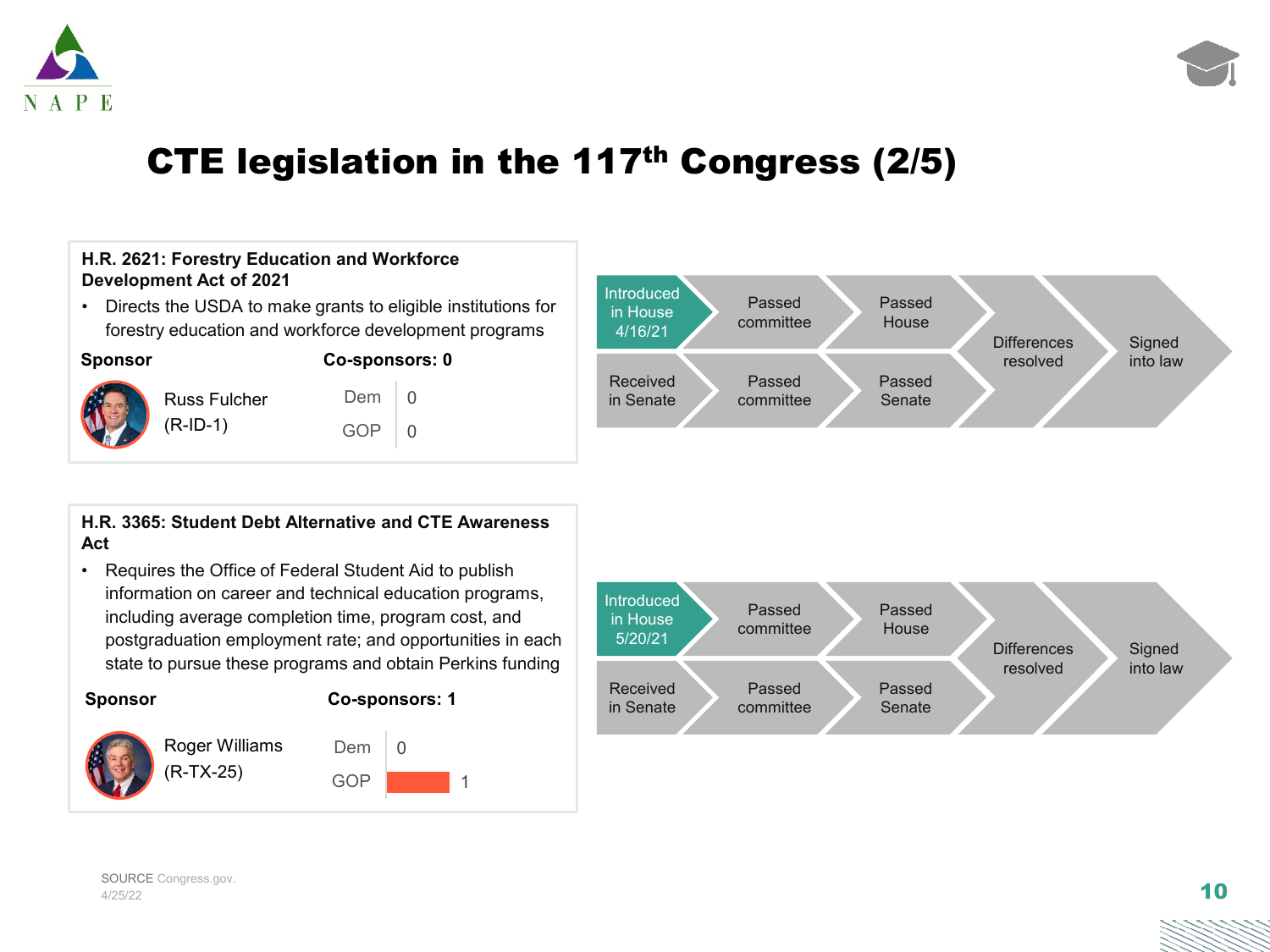



### CTE legislation in the 117th Congress (3/5)

### **H.R. 3366: Supporting Small Business and Career and Technical Education Act of 2021**

• Amends the Small Business Act to include requirements relating to graduates of career and technical education programs or programs of study for small business development centers and women's business centers



Roger Williams (R-TX-25)



1 1



### **H.R. 5445: GO AG Act**

• Directs the Education Dept. to award competitive grants to create new agricultural career and technical education programs in secondary schools



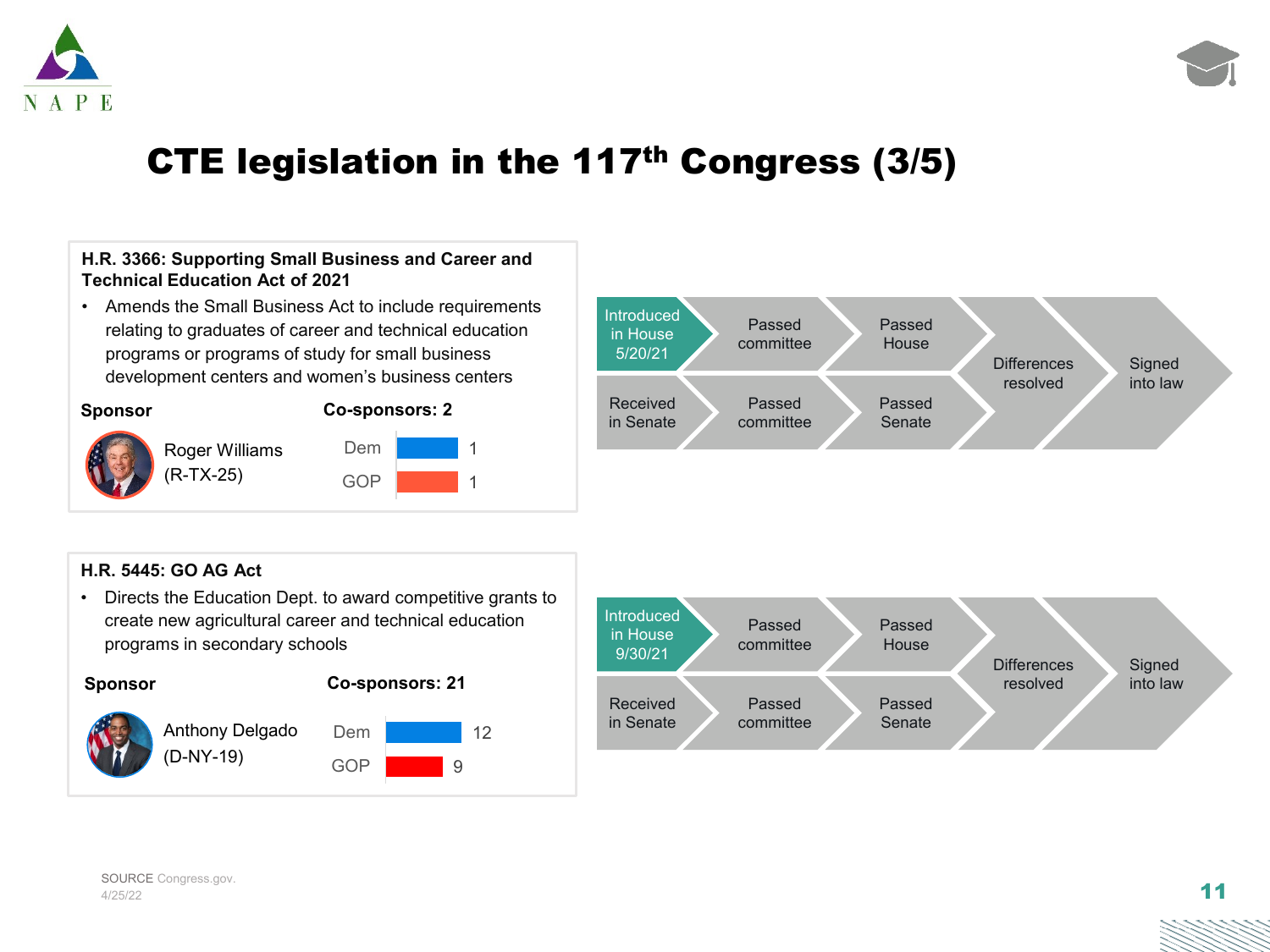



### CTE legislation in the 117th Congress (4/5)

#### **H.R. 3684: Infrastructure Investment and Jobs Act**

• With respect to CTE provisions, the IIJA invests in broadband improvements and accessibility, establishes a Career Skills Training grants for clean energy job fields through the Department of Energy, a Transportation Workforce Outreach Program, and a Commercial Vehicle Apprenticeship pilot program



#### **Sponsor Co-sponsors: 5**

5

0 GOP Dem Peter DeFazio (D-OR-4)

#### **H.R. 5376: Build Back Better Act**

• Makes significant investments in CTE programs, including the Perkins Basic State Grant Program, the Pell Grant, community college and partnership grants, apprenticeships, youth workforce investment activities, adult worker and employment training, and dislocated worker and employment training



#### **Sponsor Co-sponsors: 0**

0  $\Omega$ 



Dem John Yarmouth

GOP



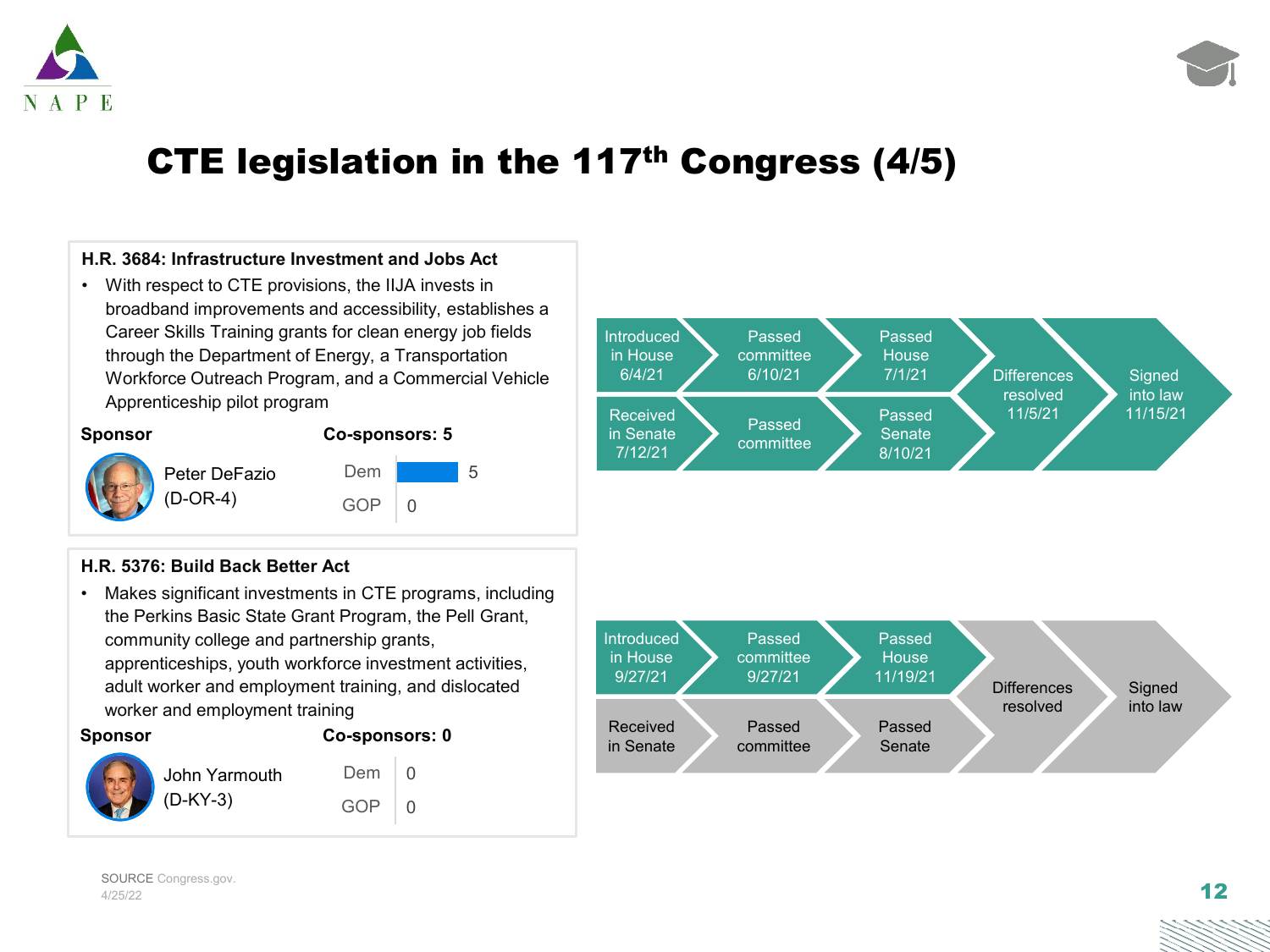



### CTE legislation in the 117th Congress (5/5)

#### **H.R. 602 & S. 200: Relaunching America's Workforce Act**

- Establishes multiple grant programs to address employment, the workforce, and education in response to COVID-19
- Includes training and employment for dislocated or underemployed workers, reentry employment opportunities , expanded apprenticeship programs, improvements for technical education and more

| <b>Senate</b>                | <b>House</b>               |
|------------------------------|----------------------------|
| <b>Sponsor: Patty Murray</b> | Sponsor: Robert C. "Bobby" |
| $(D-WA)$                     | Scott (D-VA-3)             |
| Co-sponsors: 9D              | Co-sponsors: 26D           |

### **H.R. 6588 & S. 3570: Cyber Ready Workforce Act**

• Establishes a grant program within the Labor Department to support the creation, implementation, and expansion of registered apprenticeship programs in cybersecurity

| <b>House</b>       |
|--------------------|
| Sponsor: Susie Lee |
| $(D-NV-3)$         |
| Co-sponsors: 1R    |
|                    |



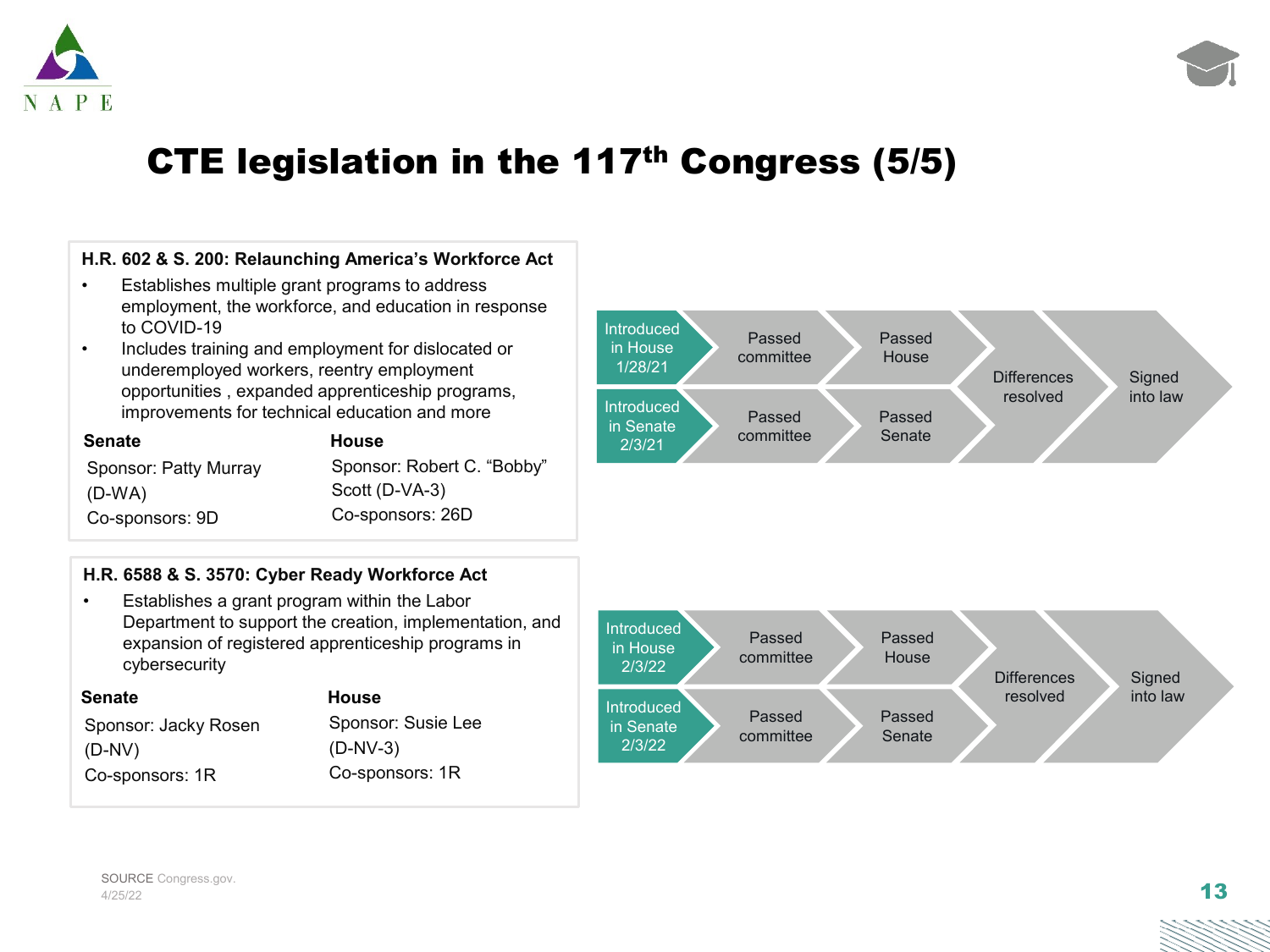

## Roadmap

- **Impact of COVID-19 on CTE**
- **Relevant legislation**
	- **CTE**
	- **Title IX**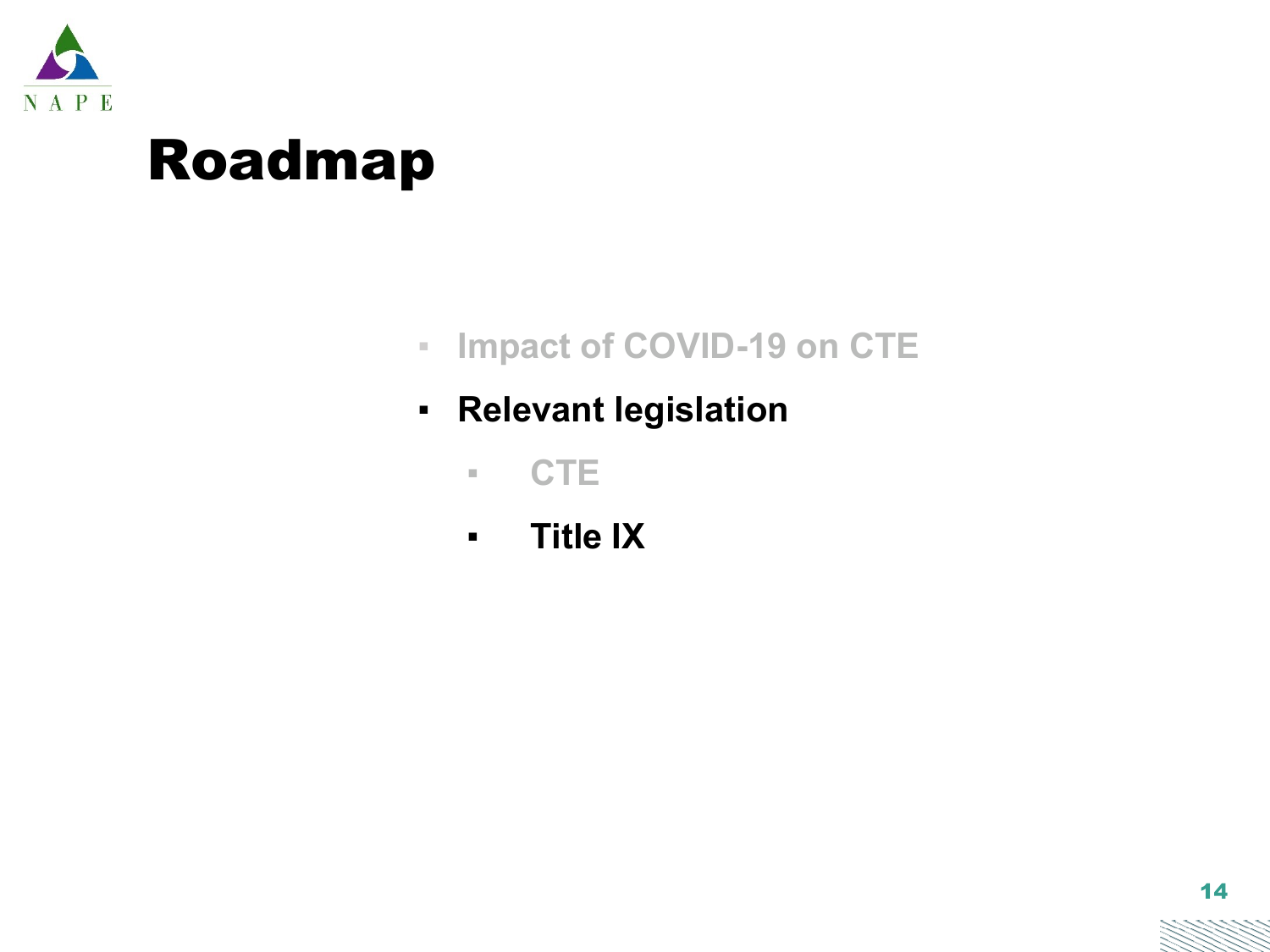



### Title IX legislation in the 117<sup>th</sup> Congress (1/2)

### **H.R. 4097 & S. 2186: Patsy T. Mink and Louise M. Slaughter Gender Equity in Education Act**

• Requires the Education Department to establish an Office for Gender Equity to support state and local educational agencies, institutions of higher education, and elementary and secondary schools in fully implementing title IX of the Education Amendments of 1972

| <b>Senate</b>         | <b>House</b>          |
|-----------------------|-----------------------|
| Sponsor: Mazie Hirono | Sponsor: Doris Matsui |
| $(D-HI)$              | $(D-CA-6)$            |
| Co-sponsors: 11D      | Co-sponsors: 18D      |





• Amends title IX of the Education Amendments of 1972 to establish standards of liability for harassment on the basis of sex







5